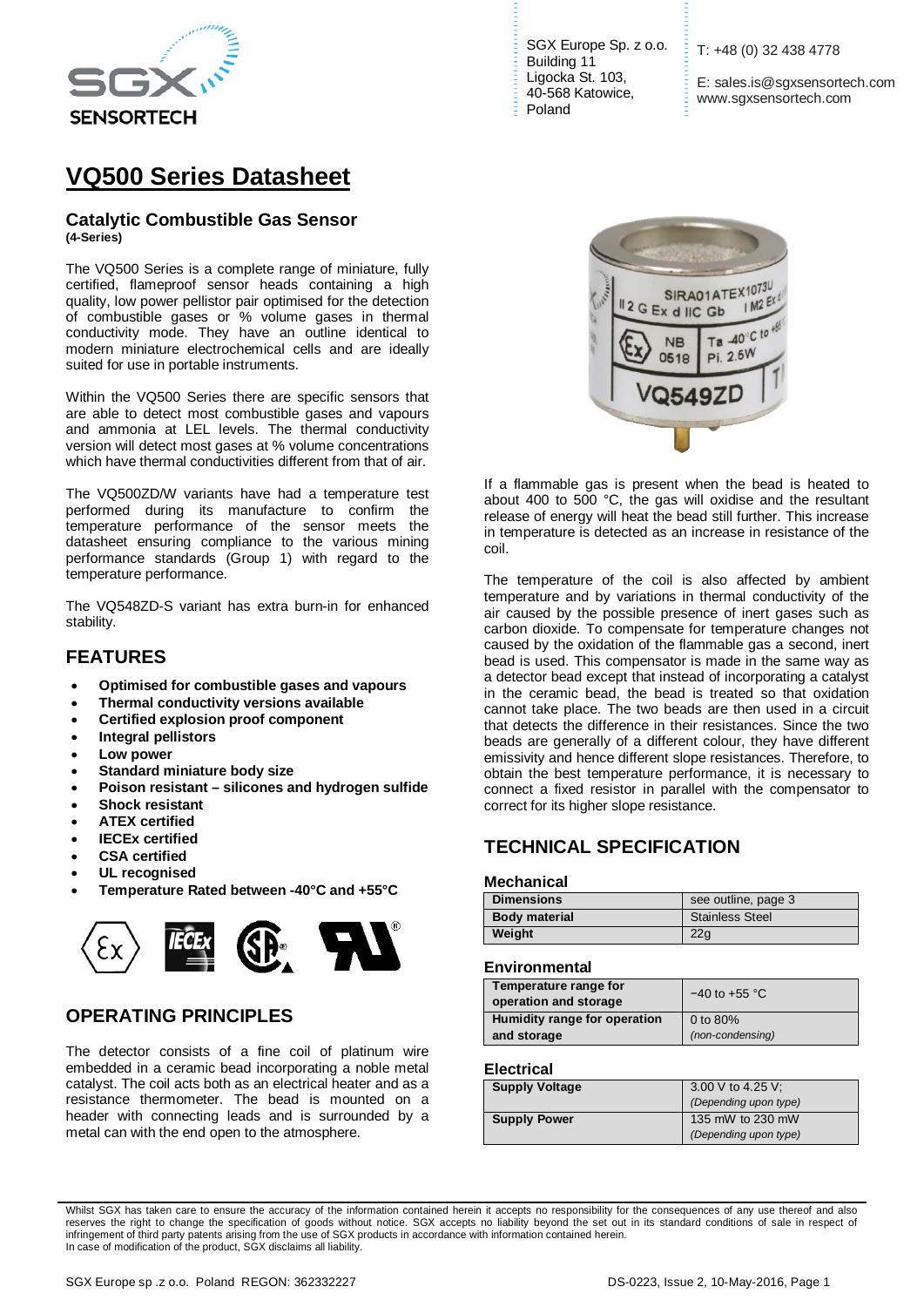

## **PERFORMANCE**

| Linearity:                          |                                            |
|-------------------------------------|--------------------------------------------|
| <b>Catalytic</b>                    | Linear up 60%LEL                           |
| <b>Thermal Conductivity</b>         | Refer to Pellistor Application             |
|                                     | Note 5                                     |
| Response Time $(T_{90})$            | $T_{90}$ < 20 seconds                      |
| <b>Long Term Zero Drift</b>         |                                            |
| <b>ZD-S Variants</b>                | $<$ 5%LEL / month                          |
|                                     | (based upon a 1 month period)              |
| <b>All other Types</b>              | $<$ 5%LEL / month                          |
|                                     | (based upon a 12 month period)             |
| <b>Long Term Sensitivity Drift</b>  |                                            |
| <b>ZD-S Variants</b>                | <5%Full-Scale / month                      |
|                                     | (based upon a 1 month period)              |
| <b>All other Types</b>              | <5% Full-Scale / month                     |
|                                     | (based upon a 12 month period)             |
| <b>Zero Offset with Temperature</b> | $\leq$ 0.2% methane variation              |
| (ZD/W Variant Only)                 | between $-10^{\circ}$ C to $+40^{\circ}$ C |
|                                     | when compare to the 20°C                   |
|                                     | reading                                    |
| <b>Warranty Period</b>              | 12 months                                  |

#### **MAXIMUM GAS CONCENTRATIONS** *(See Note d)*

| <b>VQ546M, VQ546MR</b> | $100\%$ v/v |
|------------------------|-------------|
| VQ547TS, VQ548, VQ549  | 100%LEL     |

# **NOTES**

- a) The sensitivity is measured in the standard manufacturer's test jig with no filter or other material between the gas and the sinter.
- b) A temperature test is performed on all ZD/W sensors to confirm the temperature performance of the sensor is within specification.
- c) A burn-in for several weeks is performed followed by a week drift test.
- d) The calibration of the sensor should be checked if it has been exposed, whilst operating, to gas concentrations greater than the Lower Explosive Limit. Exceeding this limit may permanently damage the sensor.
- e) It is not recommended to direct the gas flow onto the sinter.
- f) The response to flammable vapours, especially heavy aromatic compounds, may be different to the theoretical figures (k factors) listed in Pellistor Application Note 3. These k factors are for guidance only and ideally the sensors should be calibrated to the actual vapour concentration required.
- g) Under no circumstances should the sensor pins be soldered directly to a PCB or wires. Excessive heat could cause irreparable damage to sensor elements. Information on the recommended sockets can be found on our website under the Frequently Asked Questions (FAQ) section.

SGX Europe Sp. z o.o. Building 11 Ligocka St. 103, 40-568 Katowice, Poland

T: +48 (0) 32 438 4778

E: sales.is@sgxsensortech.com www.sgxsensortech.com

#### **OPERATION**

The output of a sensor is dependent on a complex combustion process established around the sensing beads. It is imperative that the layers of gas around the beads are not disturbed, otherwise the bead temperature and hence device output will change. The design of the VQ500 housing achieves this requirement, provided the user takes care not to allow gas flows directly onto the sinter.

It is recommended that the detector and compensator be run in a Wheatstone Bridge circuit so that a difference signal may be obtained. A suitable circuit is shown in this document. In use, the bridge supply voltage should be stable to within  $+$  0.1 V, or the output in clean air may change in sympathy. Although it is generally Although it is generally recommended that pellistors should be run with a constant voltage supply to the bridge, it is possible to use a constant current supply provided that the voltage across the bridge in clean air remains within the recommended limits.



 $R_1 = R_2 = 500\Omega$  to 10 k $\Omega$  $R_3 = R_5 \simeq 10R_1$  $R_4 \simeq 20R_1$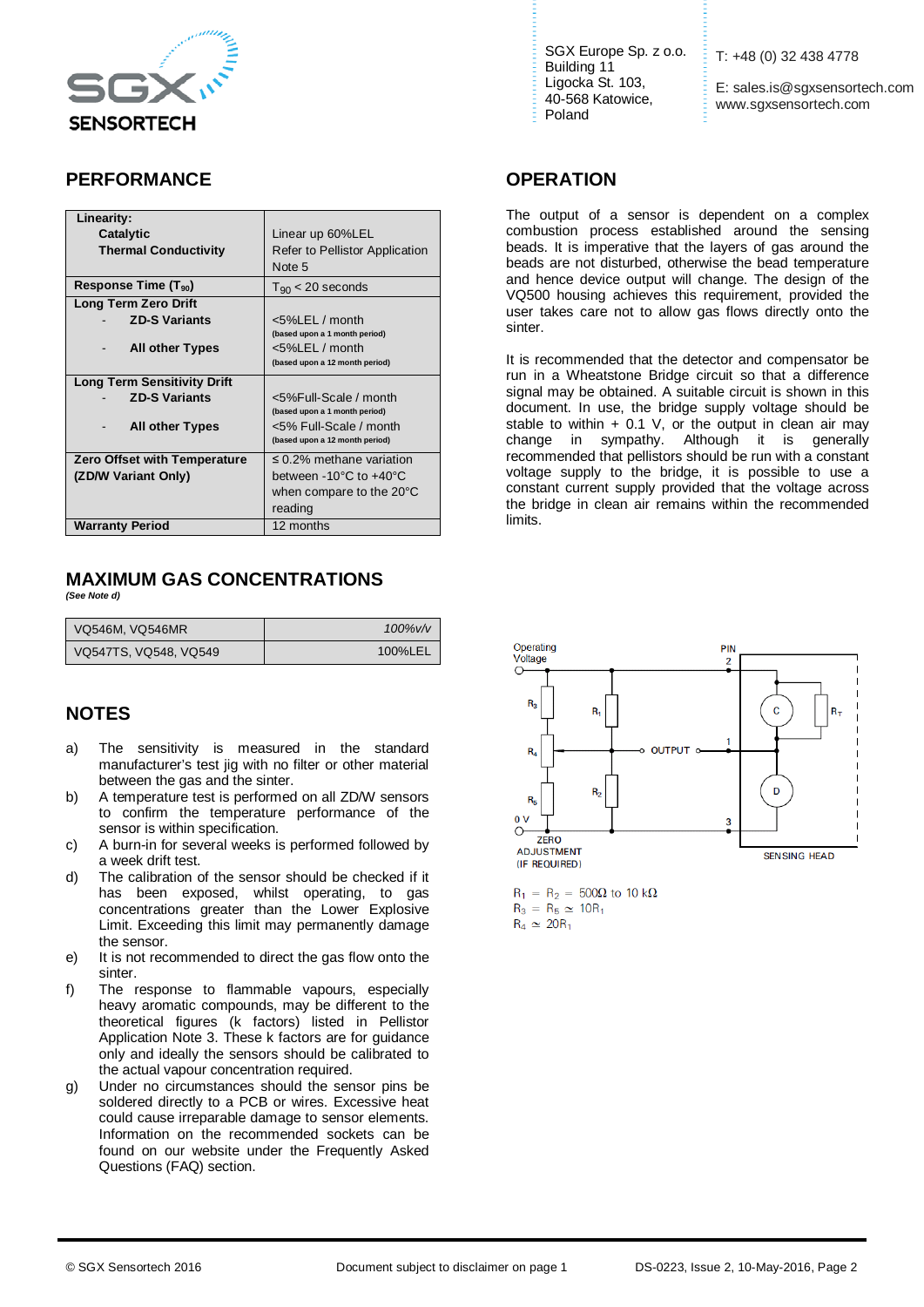

SGX Europe Sp. z o.o.  $\frac{1}{2}$ Building 11 Ligocka St. 103, 40-568 Katowice, Poland

T: +48 (0) 32 438 4778

E: sales.is@sgxsensortech.com www.sgxsensortech.com

# **PRODUCT VARIANTS**

| <b>Product</b>   | Operating<br>Voltage<br>(V d.c) | <b>Sensor</b><br>Current<br>(mA) | <b>Minimum</b><br><b>Sensitivity</b><br>$(mV\%Vol)$<br>(See note a) | <b>Offset</b><br>(mV) | <b>Poison</b><br>Resistance                      | <b>Outline</b><br>(Page 3) | <b>Description</b>                             | Routine<br>Temperature<br>Tested<br>(See note b) | <b>Routine Burn-In</b><br>and Drift Test<br>(See note c) |
|------------------|---------------------------------|----------------------------------|---------------------------------------------------------------------|-----------------------|--------------------------------------------------|----------------------------|------------------------------------------------|--------------------------------------------------|----------------------------------------------------------|
| <b>VQ546M</b>    | $4.25 \pm 0.1$                  | $50 - 60$                        | $-4.0$<br>(1% Methane)                                              | ±15                   | Not                                              | A                          | Low Power, Thermal<br>Conductivity Sensor,     | <b>No</b>                                        | No                                                       |
| <b>VQ546MR</b>   |                                 |                                  | Required<br>$+4.0$<br>(1% Methane)                                  |                       | methane. Negative (M)<br>or positive (MR) output | N <sub>0</sub>             | No                                             |                                                  |                                                          |
| <b>VQ547TS</b>   | $3.0 \pm 0.1$                   | $40 - 50$                        | 21<br>(1.5% Ammonia)                                                | ±30                   | Some                                             | A                          | Low Power, LEL<br>Ammonia Sensor               | <b>No</b>                                        | No                                                       |
| <b>VQ548ZD</b>   |                                 |                                  |                                                                     |                       |                                                  |                            | Low Power, LEL                                 | <b>No</b>                                        | No                                                       |
| <b>VQ548ZD/W</b> | $3.0 \pm 0.1$                   | $67 - 80$                        | 20<br>(1% Methane)                                                  | ±20                   | Silicones<br>& H <sub>2</sub> S                  | <sub>B</sub>               | methane sensor,<br>silicone poisoning, H2S     | Yes                                              | No                                                       |
| <b>VQ548ZD-S</b> |                                 |                                  |                                                                     |                       |                                                  |                            | and Shock Resistant                            | <b>No</b>                                        | Yes                                                      |
| <b>VQ549ZD</b>   | $4.25 \pm 0.1$                  | $50 - 60$                        | 30                                                                  | ±20                   | <b>Silicones</b>                                 | B                          | Low Power, LEL<br>methane sensor,              | N <sub>o</sub>                                   | No                                                       |
| VQ549ZD/W        |                                 |                                  | (1% Methane)                                                        |                       | & $H_2S$                                         |                            | silicone poisoning, H2S<br>and Shock Resistant | Yes                                              | No                                                       |

## **OUTLINE DRAWING**



### OUTLINE B (All dimensions in millimetres; dimensions without limits are nominal)